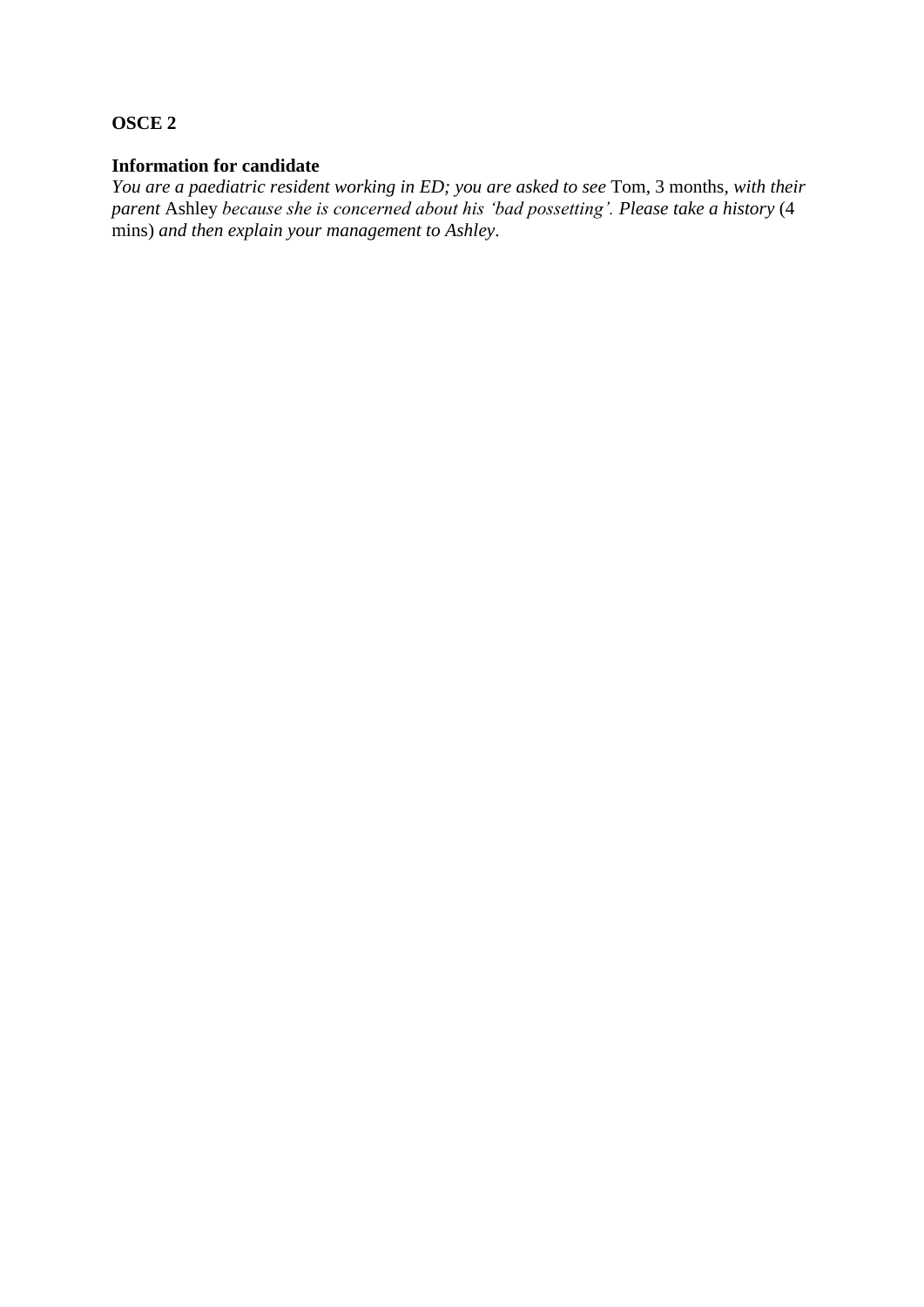# **Information for the patient/parent**

*You are* Ashley, *parent of* Tom, 3 months.

### History

- Normal pregnancy
- Normal birth without complications
- Growth and development
	- $\circ$  Remained about on 75<sup>th</sup> centile for all measurements
	- o Relevant developmental milestones all reached
- Tom regurgitates after every meal (relatively gentle spit-up i.e. not projectile, wouldn't classify as a vomit)
- No haematemesis
- Irritable after feeds
- Still making same amount of wet nappies and taking same amount of fluids but Ashley is concerned this may decrease
- No cough, no wheeze

Concerns/questions to ask if given time/appropriate

- What is going on with my baby, doc?
- Is it something serious?
- What can I do to help him?
- Will he ever grow out of it?